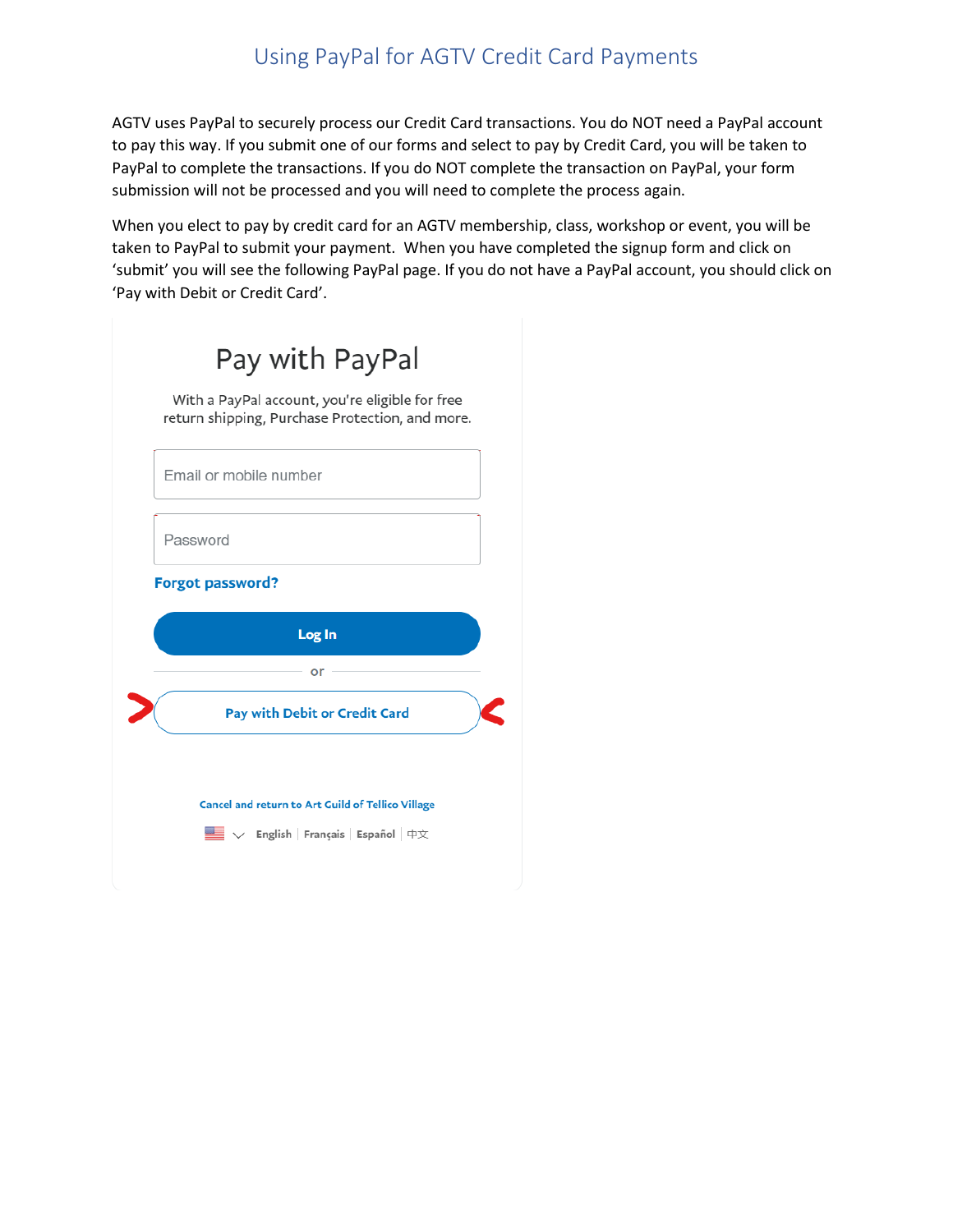Once you click on 'Pay with Debit or Credit Card', you will see the screen which allows you to enter your credit card information and your contact details.

| Art Guild<br>Telli                                                                       |                                             |
|------------------------------------------------------------------------------------------|---------------------------------------------|
| P PayPal                                                                                 | $\triangledown$ \$25.00 USD $\triangledown$ |
| <b>PayPal Guest Checkout</b><br>We don't share your financial details with the merchant. |                                             |
| Country/Region                                                                           |                                             |
| <b>United States</b>                                                                     | ◡                                           |
|                                                                                          |                                             |
| Card number                                                                              |                                             |
| MM / YY                                                                                  | CW                                          |
| <b>Billing address</b>                                                                   |                                             |
| First name                                                                               | Last name                                   |
| Street address                                                                           |                                             |
| Apt., ste., bldg. (optional)                                                             |                                             |
| City                                                                                     |                                             |
| <b>State</b>                                                                             | v                                           |
| ZIP code                                                                                 |                                             |

 $\mathbf{I}$ 

## **Contact Information**

| Phone type<br>Mobile                                 | $\checkmark$ | Phone number |  |
|------------------------------------------------------|--------------|--------------|--|
| Email<br>info@3lakes.com                             |              | п            |  |
| By continuing, you confirm you're 18 years or older. |              |              |  |

Pay Now

Have a PayPal account? Log In